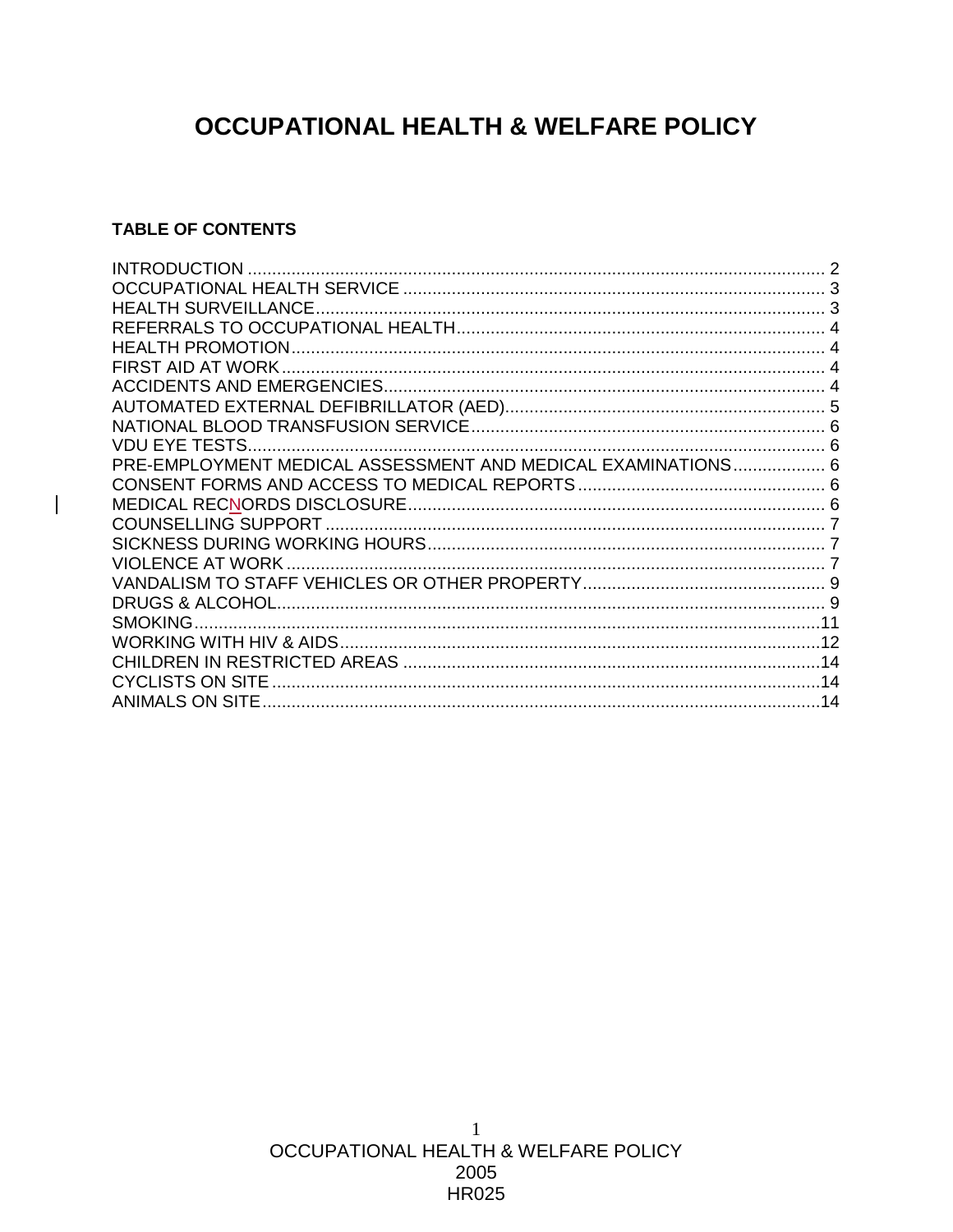## **INTRODUCTION**

The purpose of this Occupational Health & Welfare Policy is to assist our organisation to safeguard the health and welfare of its workforce.

This policy sets out our intentions on dealing with these matters which affect our workforce.

The policy should be used in conjunction with the Sickness Absence Policy, the Health & Safety Policy and the Managing Stress Policy.

Advice on the policy can be obtained from Human Resources.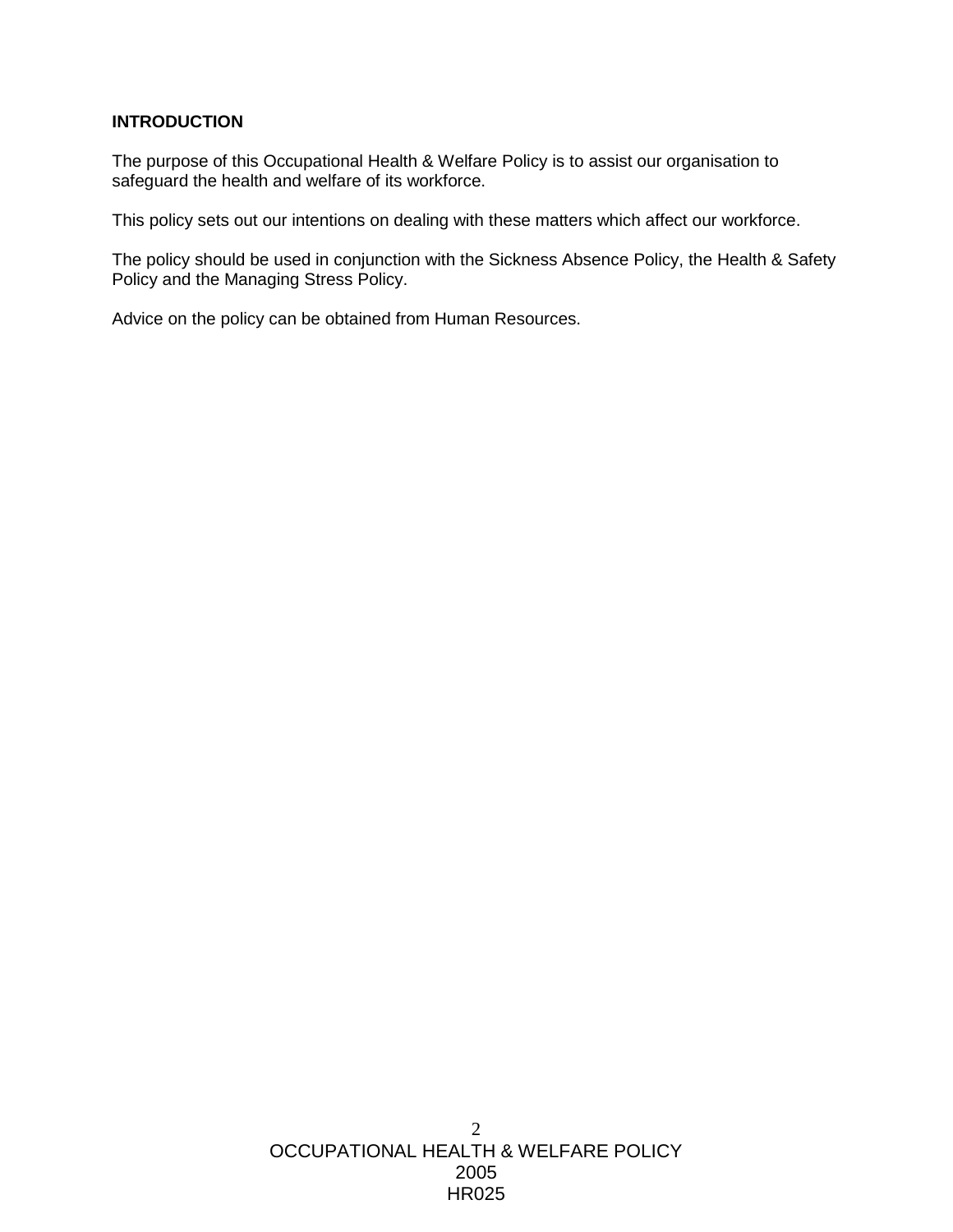# **OCCUPATIONAL HEALTH SERVICE**

The Council's Occupational Health Adviser is based within the Human Resources Section and is concerned with all matters relating to the effects of work on health and safety of employees and health of employees on work. The Occupational Health Adviser attends the Human Resources section for a one day session a month. The objectives are to:

- $\triangleright$  provide a comprehensive, high quality, and cost effective occupational health care service for staff;
- $\triangleright$  promote the health and fitness of employees through health education and health promotion programmes;
- $\triangleright$  qive health/medical advice to individuals, managers and groups of staff;
- $\triangleright$  assist the Council in its aim of achieving lower sickness absence rates;
- $\triangleright$  provide access to a counselling support service in conjunction with other welfare and counselling services within the Human Resources Section,
- $\triangleright$  ensure, with the rest of the Human Resources Safety Team, that the Council is complying with statutory regulations regarding health, hygiene and safety;
- $\triangleright$  provide pre-employment screening through medical questionnaires and medicals and to provide health surveillance where appropriate;
- $\triangleright$  provide advice and support to managers and staff on all aspects of health and work.

Any member of staff who wishes to see the Occupational Health Adviser can do so by appointment. Emergency appointments can always be arranged as soon as possible. Ongoing review can also be provided at the request of an individual's own General Practitioner and by arrangement with Occupational Health.

It is important that managers and staff report any health problems which they think may be related to work as soon as possible. This will enable the Occupational Health Adviser to respond quickly to provide the necessary action or advice.

## **HEALTH SURVEILLANCE**

The Management of Health and Safety at Work Regulations 1999 require that Council employees receive health surveillance as necessary having regard to identified risk to health.

Managers must consider whether there are any hazards present which may give rise to foreseeable risks to health. Persons at risk must be identified and notified to the Occupational Health Advisor/Health and Safety Adviser so that necessary surveillance can be initiated.

Staff should be encouraged to report any adverse condition which they feel may be caused or made worse by their work, either to their Manager or to the Human Resources Section.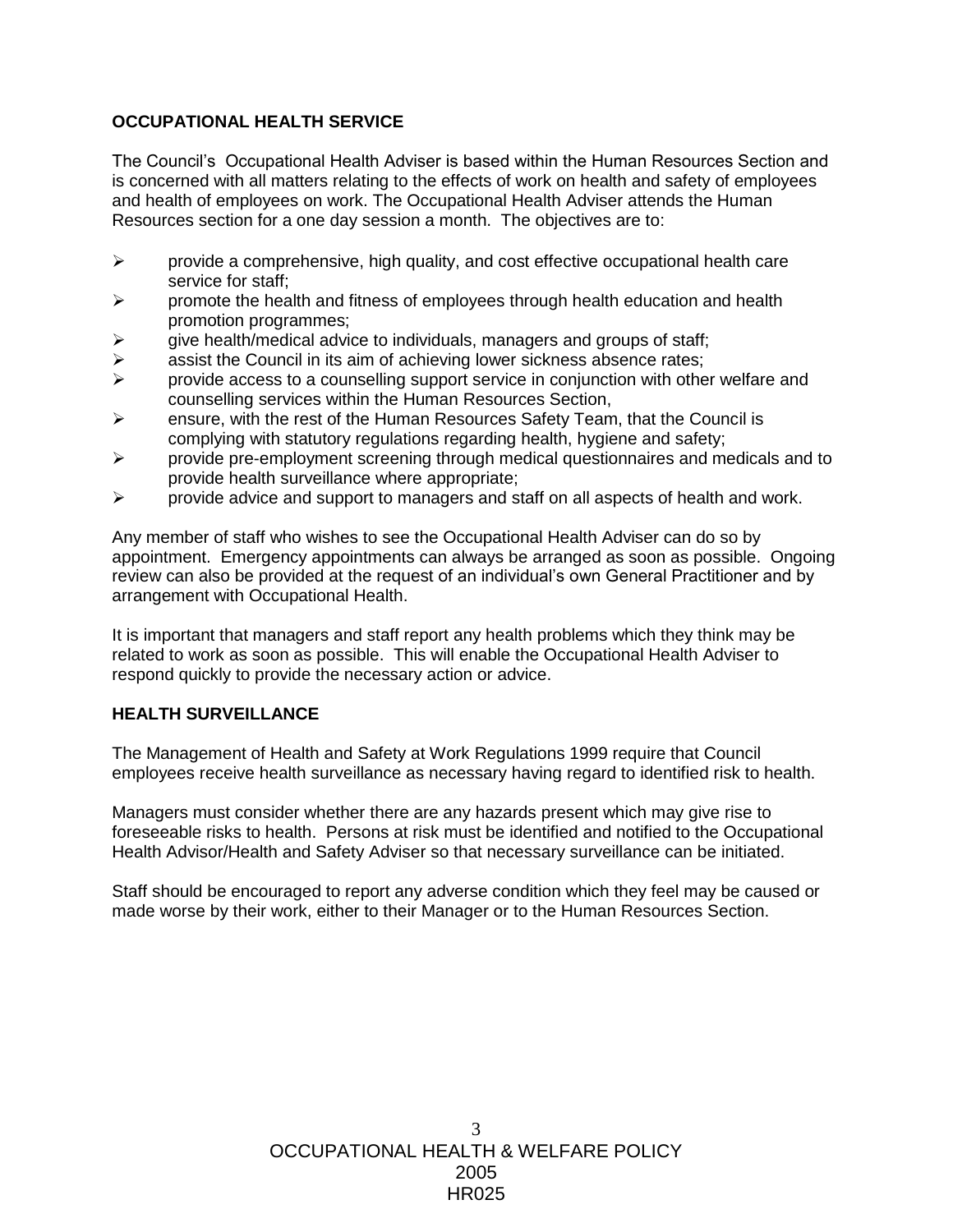# **REFERRALS TO OCCUPATIONAL HEALTH**

The aim of the Occupational Health referral system is to provide Managers with appropriate guidance on health issues affecting attendance and/or performance of the employee and appropriate support to the individual.

Referrals should always be made through the Human Resources Section.

More information can be found in the Sickness & Absence from Work Policy.

#### **HEALTH PROMOTION**

The Council endeavours to promote healthy lifestyles and currently offers a range of initiatives such as corporate membership of Creations Healthclub, health eating campaigns and holistic therapies. These benefits are not contractual.

#### **FIRST AID AT WORK**

In accordance with the Health and Safety (First Aid) Regulations 1981 there are a number of members of staff qualified in First Aid at Work. It is the practice of the Council that most areas of Council activity should have a qualified First Aider. Human Resources are responsible for ensuring adequate provision of qualified First Aiders. The Council organises training and refresher courses in First Aid at Work and pays an annual allowance to nominated and trained First Aiders. Details of the scheme, the names of the designated staff, arrangements for courses and the current rate of the allowance can be obtained from the Human Resources Section. The name of the nearest Qualified First Aider in an area must be prominently displayed. Members of staff should be aware of the location of the first aid box and the name of the nearest Qualified First Aider for their areas.

Further details about first aid arrangements are available on Alfresco in the Health & Safety Policy.

## **ACCIDENTS AND EMERGENCIES**

There is a requirement under health and safety legislation for employers to develop emergency procedures. The Management of Health and Safety at Work Regulations 1999 state that every employer must:

- establish procedures to follow in the event of serious and imminent danger to persons at work, including risks from non-occupational sources such as bomb alerts.
- nominate competent persons to implement the above as regards evacuation of premises.
- ensure that no employee has access to a restricted area unless that employee has been appropriately trained.

Information and instruction in emergency procedures is included in the induction process and appropriate information is given to other persons such as contractors and visitors. The Council has established arrangements for reporting and investigating accidents and near misses with the aim of fulfilling statutory requirements and preventing recurrence.

If the accident involved serious injury: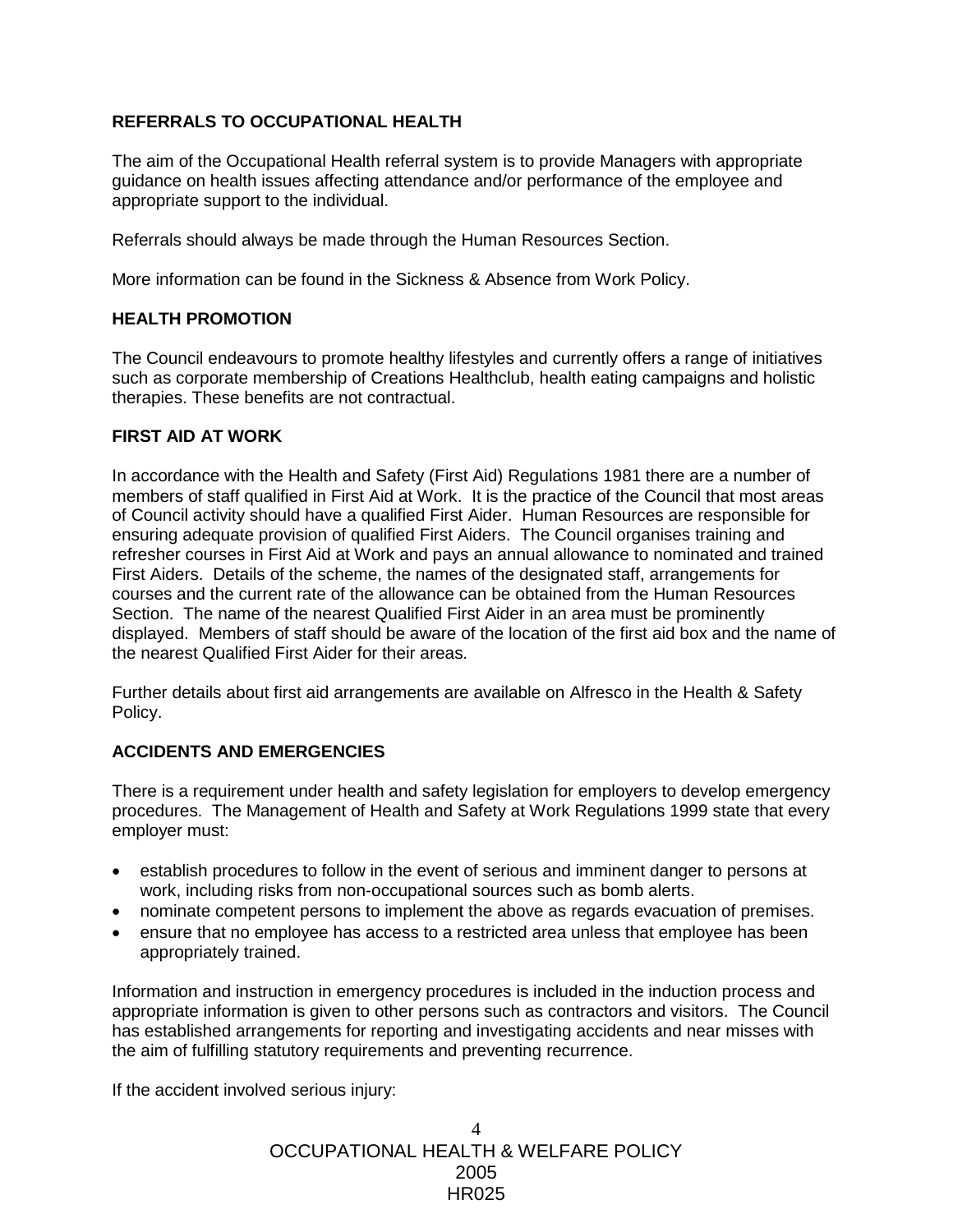- 1. Obtain First Aid assistance from the nearest First Aider, from Reception (extension 0) or from Human Resources (extension 271).
- 2. Call for an ambulance by dialling Reception (extension 0) or 999 depending on the site.

If the accident involves minor injury:

1. Obtain assistance from the nearest First Aider

All accidents, incidents and near misses occurring on Council premises or whilst undertaking tasks related to employment with the Council, regardless of location, must be reported to the Health & Safety Adviser as soon as possible using the Council's Accident Reporting form available on BABE or from Human Resources. This also applies to contractors and visitors.

The Reporting of Injuries Diseases and Dangerous Occurrences Regulations (RIDDOR) 1995 require that certain work related accidents, diseases and dangerous occurrences are reported to the local enforcing authority. Events which must be reported under RIDDOR are:

- a fatality
- a specified major injury (e.g. fractures, severe electric shock or any injury which results in hospitalisation for more than 24 hours)
- any injury which results in the injured person being away from work or unable to do their normal work for more than 3 days, including non work days
- any defined reportable work related disease. This will be identified by a doctor and notified to the individual who must then report it.
- any dangerous occurrence which does not result in a reportable injury but which clearly could have done.

The Health & Safety Adviser must be notified immediately that one of the above events has occurred, or if there is any doubt as to whether the accident/incident falls or may fall into the above categories. Further information regarding accident reporting is available from the Human Resources Section.

For further information please see the Health & Safety Policy

# **AUTOMATED EXTERNAL DEFIBRILLATOR (AED)**

A defibrillator machine is now sited at the Municipal Buildings behind the reception desk. GMLP also has a defibrillator. These machines can be used on anyone on site (member of the public or staff) who has suffered a cardiac arrest. Survival rates can increase by as much as 70% for those who do have an arrest if the AED is utilised. Most First Aiders have been trained in the use of the equipment and details of them are held by reception staff in the event of an incident. The Council is covered under Public Liability Insurance for use of this equipment. As the AED is provided by an external organisation additional machines for other sites are not currently available.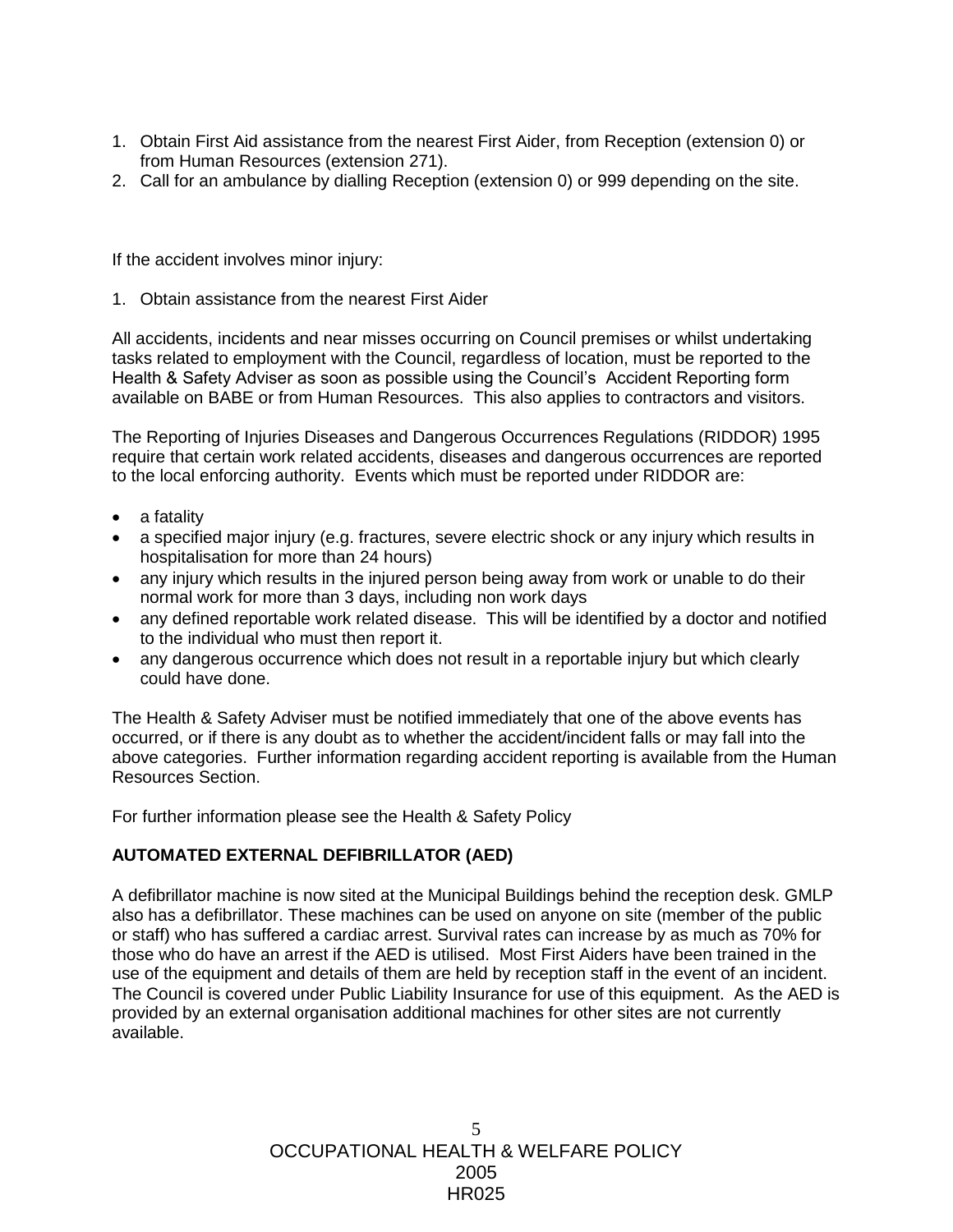# **NATIONAL BLOOD TRANSFUSION SERVICE**

A Unit of the National Blood Transfusion Service visits Boston on a regular basis. Managers are asked to allow staff paid time off to give blood, when attendance falls within work time. Each visit is well advertised prior to taking place. Staff should ensure permission is obtained from their line manager prior to attending an appointment in work time.

## **VDU EYE TESTS**

The Council provides vouchers in order for employees to have a VDU eye test. A number of opticians within the Borough and surrounding areas accept the vouchers. Please check with Human Resources when you require a voucher for current scheme participants.

Should glasses be required as a results of the test, **for VDU use only**, the Council will consider making a contribution of up to £60 towards glasses.

Eye test vouchers and contributions for glasses will normally be available only once every two years unless and optician considers that this may be required more frequently.

## **PRE-EMPLOYMENT MEDICAL ASSESSMENT AND MEDICAL EXAMINATIONS**

All offers of appointment made to external candidates are subject to a satisfactory health questionnaire. No appointment may be taken up or confirmed until clearance has been received from the Occupational Health Adviser. A person made an offer is required to complete and return a standard medical questionnaire. If further information is required the Occupational Health Adviser will contact the individual concerned or the Medical Adviser may invite him/her to undergo examination by a mutually acceptable medical practitioner. The Occupational Health Adviser makes the arrangements for such an examination and the cost would be borne by the Council.

Certain jobs may require health surveillance because of particular health risks associated with the work e.g. parks/grounds staff, cemetery staff and street cleansing staff. This health surveillance will be undertaken by the Occupational Health Adviser. Where departmental risk assessment highlights a need for health surveillance, Line Managers or Supervisors should contact the Human Resources Section for advice.

## CONSENT FORMS AND ACCESS TO MEDICAL REPORTS

Occasionally, the Council may wish to obtain information about an employee's health from their General Practitioner via the Council's Medical Adviser or the Occupational Health Adviser. In such cases and in accordance with the Access to Medical Reports Act 1988, a consent form must be signed by the member of staff giving the Council's Medical Adviser permission to write to their GP and/or Consultant. Staff do not have to give their permission for this information to be obtained but should be advised that the Council can only act with the information that is has available to them and this information is usually vital.

## **MEDICAL RECORDS DISCLOSURE**

1. The Data Protection Act 1998 enables you to request access to your health records or part of your health record. This request must be in writing.

2. A request may also be made by a person who has the statutory or lawful right to do so e.g. Occupational Health Adviser. However, there are some exceptions to this rule (see point (c), (d) and (e) of point 6 below).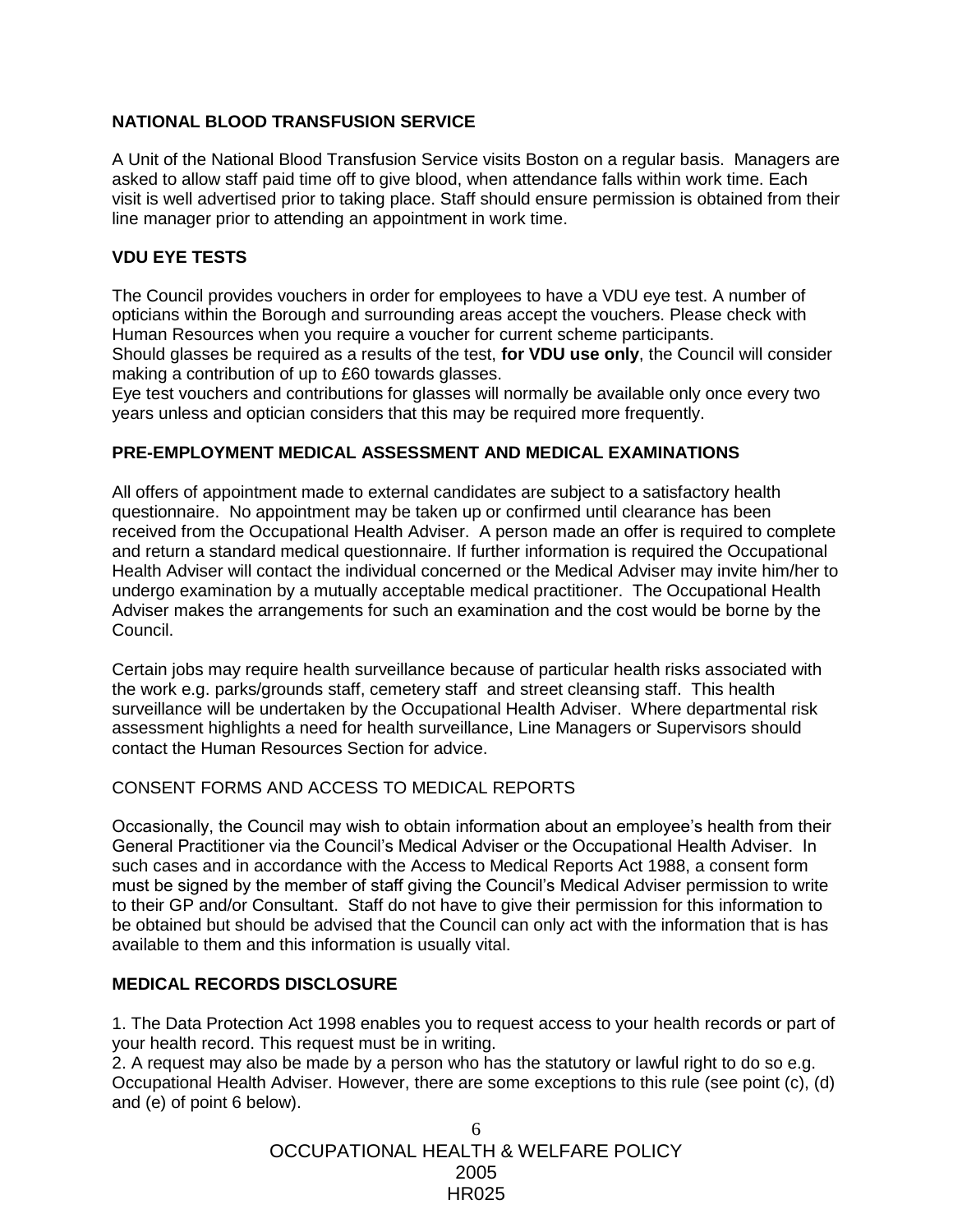3. The holder of your health records will normally be your doctor but may be another health professional.

4. The record holder, on receipt of request for access, must allow the applicant to inspect the record or extract from a record and, if requested, supply a copy.

5. Access must be provided by the record holder as follows:

a) Within 40 days of the receipt of the request and (where appropriate) the fee.

b) Within 40 days of the receipt of the information that the record holder may reasonably require to satisfy him/herself as to the identity of the applicant making the request and to locate the information that the applicant seeks, and (where appropriate) the fee.

6. The record holder may refuse access to any part of the record which:

a) May cause harm to your physical or mental health or to that of any other person.

b) Reveals information about another person unless they have given their consent or they are a health professional involved in your care.

c) Is information provided by you in the expectation that it would not be disclosed.

d) Is information obtained as a result of a medical examination or investigation to which you consented in the expectation that the information would not be disclosed.

e) You have expressly indicated should not be disclosed.

7. There is no entitlement for access to be given to health records made before 1 November 1991 unless it is necessary to make subsequent parts of the record intelligible.

8. You do not have to give the organisation your consent to access your health records. However, if the organisation is unable to obtain relevant medical information it may affect any decisions made regarding your employment.

# **COUNSELLING SUPPORT**

Personal and job related problems can affect the motivation, well being, and performance of staff. Many of the straightforward day to day counselling issues are of course handled by Managers and Supervisors, a number of whom have received training in basic counselling techniques. Additional counselling support for individuals can also be provided by an independent counsellor which can be arranged through the Human Resources Section.

## **SICKNESS DURING WORKING HOURS**

If a member of staff becomes unwell at work and they or their supervisor feel they are not fit to continue at work, they should be advised by their manager to go home and contact their GP as necessary. If a member of staff required urgent medical care, this should be obtained from the nearest qualified First Aider, from Reception (extension 0) or through their normal procedure for contacting a First Aider.

The Sickness & Absence from Work Policy should be consulted for further information.

## **VIOLENCE AT WORK**

Boston Borough Council takes a serious view of any incident of assault against its employees and has adopted this policy on violence at work. The Council does not expect employees to tolerate behaviour from clients or the public which exceeds generally accepted limits. As a responsible employer the Council will support any employee who is assaulted or threatened in the course of their duties, unless it is found that the employee has acted improperly (e.g. by provoking or using unacceptable verbal or other conduct likely to cause offence).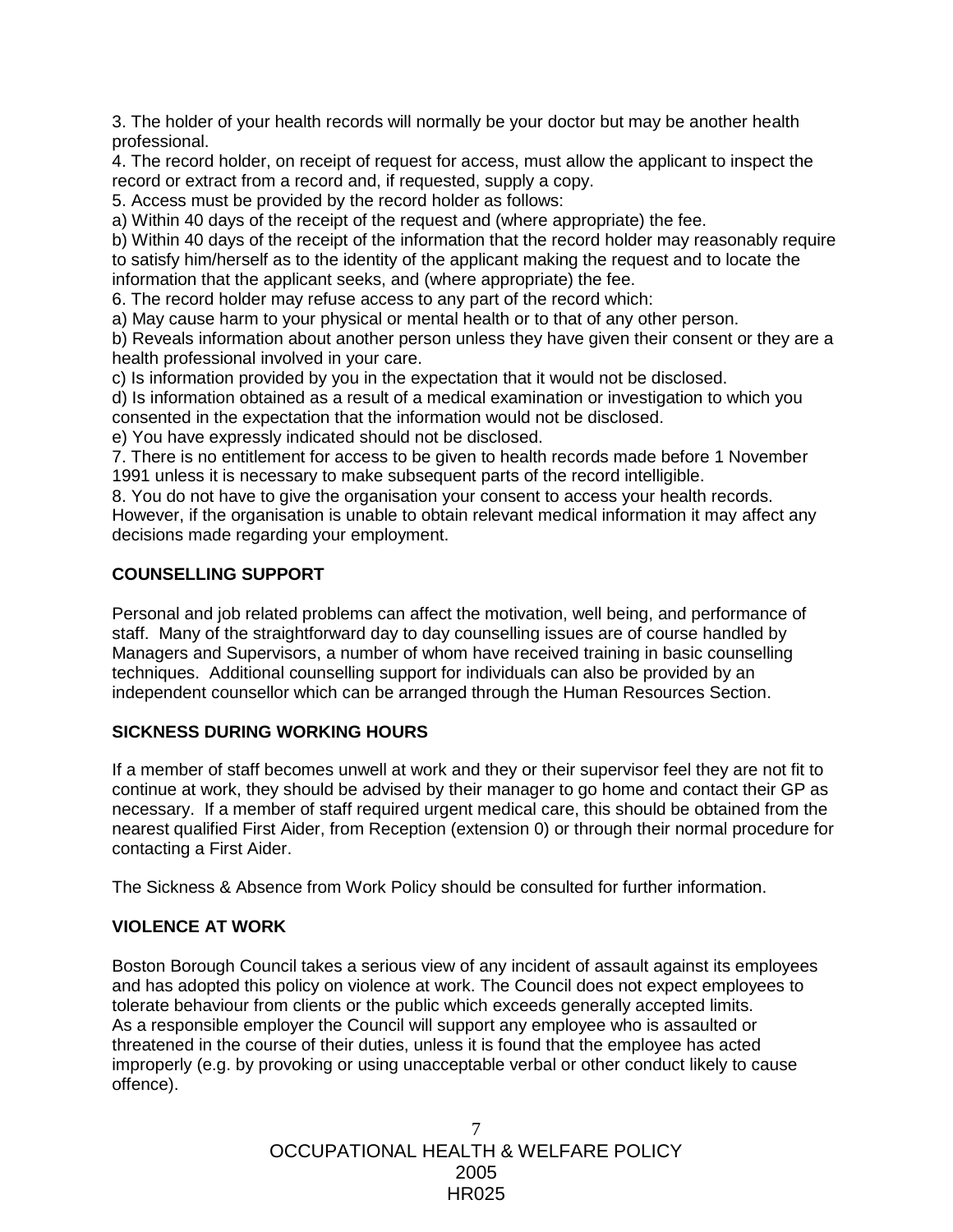This support includes as appropriate:-

- the provision of initial and ongoing training
- the provision of adequate physical and environmental aids to security
- well defined procedure and clear advice
- issue to all staff of detailed guidelines on how to deal with aggression and violence
- counselling for employees following an incident
- assistance in obtaining legal advice
- financial assistance in appropriate cases
- time off with pay for interviews and court appearances as necessary

All incidents involving aggression or violence to staff should be recorded on an Offensive Incident Report and reported to line managers. These forms can be found on the Intranet or requested from your line manager and there is also specific guidance to assist you in completing the form and what to do with the completed forms. Corrective and further preventative action will be taken following an incident dependant on the circumstances of the case.

Risk assessments will also be carried out on tasks which may involve employees being exposed to the risk of violence.

Violence includes:-

- Physical attack whether injury occurs or not
- Animal attack i.e when an animal is used as a threat
- Serious verbal abuse when an employee feels threatened
- Attacks against property

#### **Consequences of Violence in the Workplace**

The Health and Safety Executive believes that both the employer and the employee have an interest in reducing violence at work. For the employer, violence can: Lead to low morale Create a poor image for the organisation Make it difficult to recruit and retain staff Increase absenteeism Raise insurance premiums and compensation payments For employees, violence can cause: Pain **Suffering** Disability or death Anxiety or stress

#### **Reporting Violence at Work**

The Reporting Of Injuries, Diseases and Dangerous Occurrences Regulations 1995 (SI 1995/3163) make injuries sustained at work as a result of non-consensual violence reportable. Reportable injuries as a result of violence are those in the categories of 'major' or 'over three day'.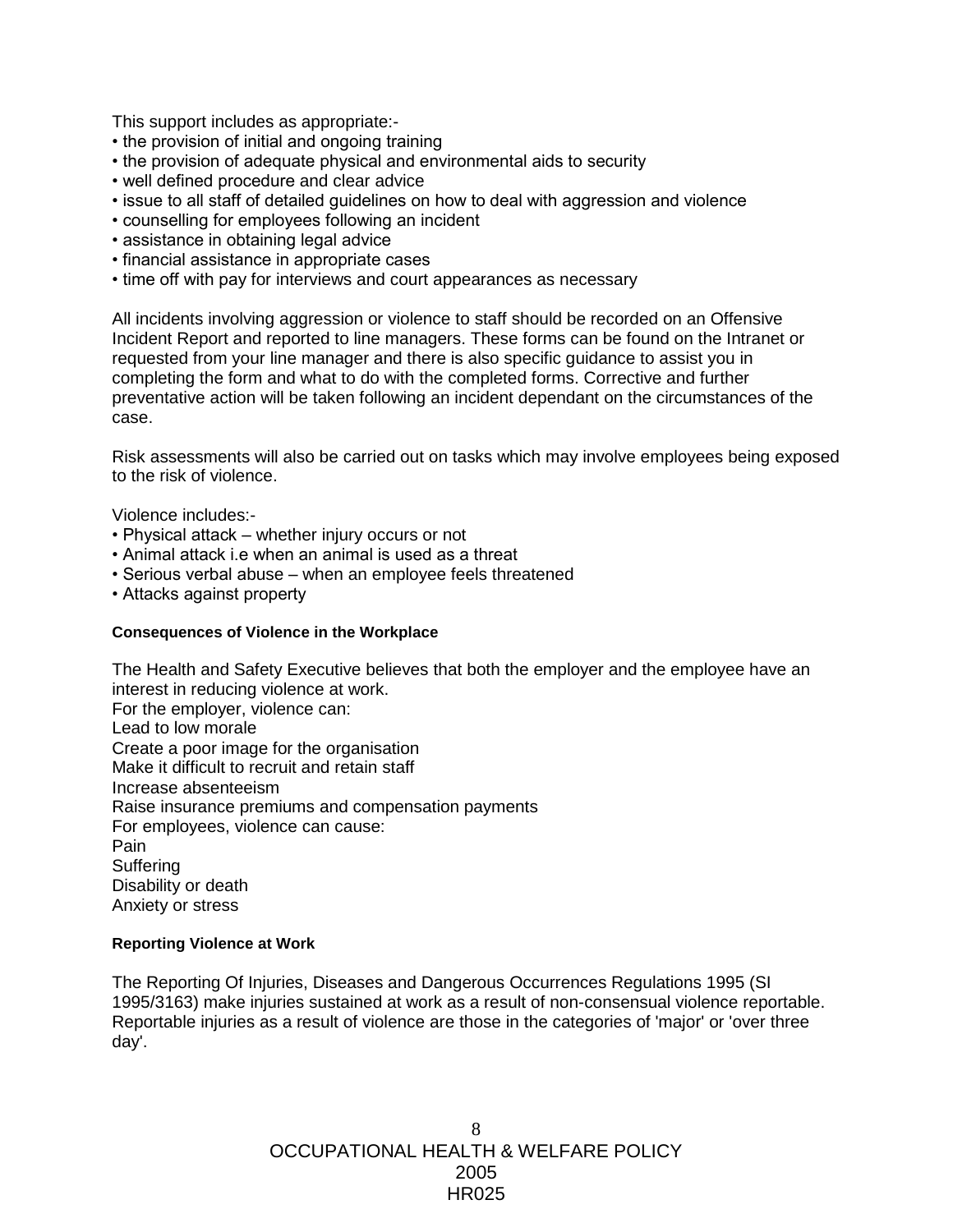## **VANDALISM TO STAFF VEHICLES OR OTHER PROPERTY**

Council employees at some time during their employment may experience damage to their vehicles or other property as a direct result of being an employee of the Council e.g. vandalism by a disgruntled member of the public.

Employees who have their vehicles or other property vandalised or damaged as a direct result of being an employee of the Council, should report the incident to their line manager as soon as possible after the event.

In all cases where assistance is provided by this HR policy, the employee will be allowed necessary time off with full pay to seek legal advice and to attend court where necessary.

- Benefit to all employees will be considered under this HR policy.
- An ex gratia payment will only be made if the matter has been reported to the Police and the Officer's' own insurance company has settled the matter, but there is an out of pocket cost to the employee.

The employee must then request in writing an ex-gratia payment. The request must be addressed to the Human Resources Manager and must include full details of the incident. The Human Resources Manager in conjunction with the appropriate service manager will then consider whether the damage is as a direct result of the Officer being an employee of the Council; If this is considered to be the case the Council will judge whether an ex gratia payment is applicable. Any payment made is done strictly without prejudice to liability.

## **DRUGS & ALCOHOL**

#### **Introduction**

Our employees are our most valuable resource and their health and safety is of the utmost importance. Drug and alcohol misuse has the potential to damage the health and well-being of our employees and threaten the success of our organisation. To that end this policy applies not just to employees but also to contractors engaged by Boston Borough Council. The aim of this policy is to protect the health and safety of our employees and to help anyone who may be suffering from a drug or alcohol-related problem. The policy sets out the principles within which our organisation will usually work followed by guidance for occasions when a problem arises.

#### **Policy Principles**

In addition to the Council's duties to its staff, all employees are personally responsible for their own health and safety and the safety of others who may be affected by their acts and omissions. Consumption of alcohol or drugs may affect an employee's ability to properly perform their job and may also endanger the health and safety of others. Employees are therefore required to advise their line manager or HR manager if they are taking prescribed drugs.

Where appropriate, the Council will provide support internally and/or through external agencies to employees who seek help for a drug or alcohol problem.

The Council reserves the right to conduct drug and alcohol screening as part of the process for pre-employment selection. Any candidate who has a positive screen, or who refuses to provide the appropriate samples, will not be eligible for employment.

The Council reserves the right to conduct or require a drug or alcohol screen on any employee whilst at work or on the Council's property. Such screening will only be carried out with the

> OCCUPATIONAL HEALTH & WELFARE POLICY 2005 HR025  $\mathbf Q$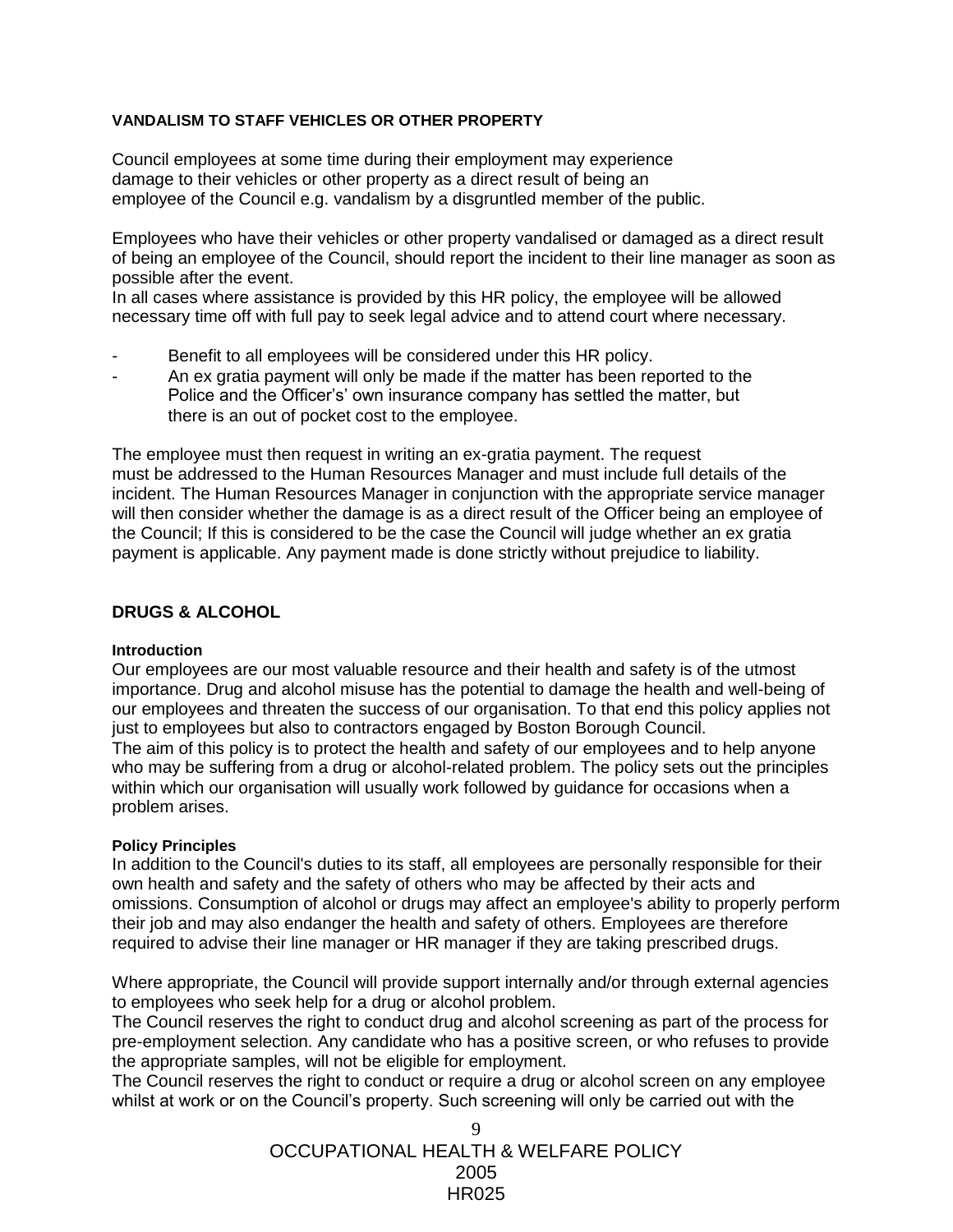employee's consent. However, refusal to provide appropriate samples may lead the organisation to draw its own inferences against the employee.

The use, possession, distribution, purchase, sale or being under the influence of alcohol (except on authorised occasions) or any non prescription drugs whilst at work or on Council property is prohibited and may be viewed as gross misconduct. The sale of controlled drugs is also viewed as seriously.

Breach of this policy by an employee will be fully investigated and normally be dealt with under the disciplinary procedure. Depending on the nature of the conduct, the employee may be dismissed without notice (Summary dismissal would only follow the normal disciplinary procedure).

#### **Prevention and rehabilitation**

The primary objectives of this policy are the **prevention** of the adverse affects of drugs and alcohol in the workplace and the **early diagnosis, treatment and rehabilitation** of employees who have alcohol or drug-related problems.

The organisation will ensure that there are confidential means whereby employees can seek assistance and advice for any alcohol problem, whether by self-referral or at the request of the Council. This will be predominantly via the Occupational Health Service.

Employees should recognise that it is their responsibility and in their best interests to seek help at the earliest possible stage when treatment may be easier and before the problem affects work sufficiently to become a disciplinary matter.

If any employee with an alcohol or drug problem fails to comply with the recommendations of the agreed programme of treatment, immediate disciplinary action may be taken. Employees enrolled on a rehabilitation programme will usually be subject to normal sickness/absence rules.

#### **Screening when alcohol or drug abuse is suspected**

Where a line manager observes unusual behaviour or unacceptable performance by an employee at work such that the line manager has reasonable cause to believe that the employee is suffering the effects of drugs or alcohol, the line manager will usually initiate the following procedure:

They will ask the employee to explain their behaviour. They will then ask the employee to accept a referral to the occupational health department for a medical examination/review. In all cases a medical examination/review will take place to ensure that there is no underlying medical reason for the unusual behaviour or unacceptable performance and that the employee receives the appropriate and confidential care.

It is anticipated that most cases will not proceed to a drug and alcohol screen but will be handled using normal line management practices. However, in the absence of a satisfactory alternative explanation for the behaviour or performance, and where the employee is suspected of, or admits to, being in breach of this policy, a drug and alcohol screen will be performed. The procedure for screening is held by the occupational health department. The consent form will be prepared by the occupational health department and signed by the employee and the occupational health adviser taking the samples. The employee may be suspended on full pay pending the screening process if the Council sees fit. Upon completion of the screen, the employee may be suspended on full pay for as short a time as possible until the results of the test are known. Any suspension is precautionary and does not imply anything other. If an employee refuses to co-operate with the screening or to allow the Council access to the results, the consent form will be completed accordingly. The employee will be suspended immediately on full pay and the disciplinary procedure will be instigated. The behaviour that gave rise to the suspicion may also be grounds for disciplinary action. Failure to follow or co-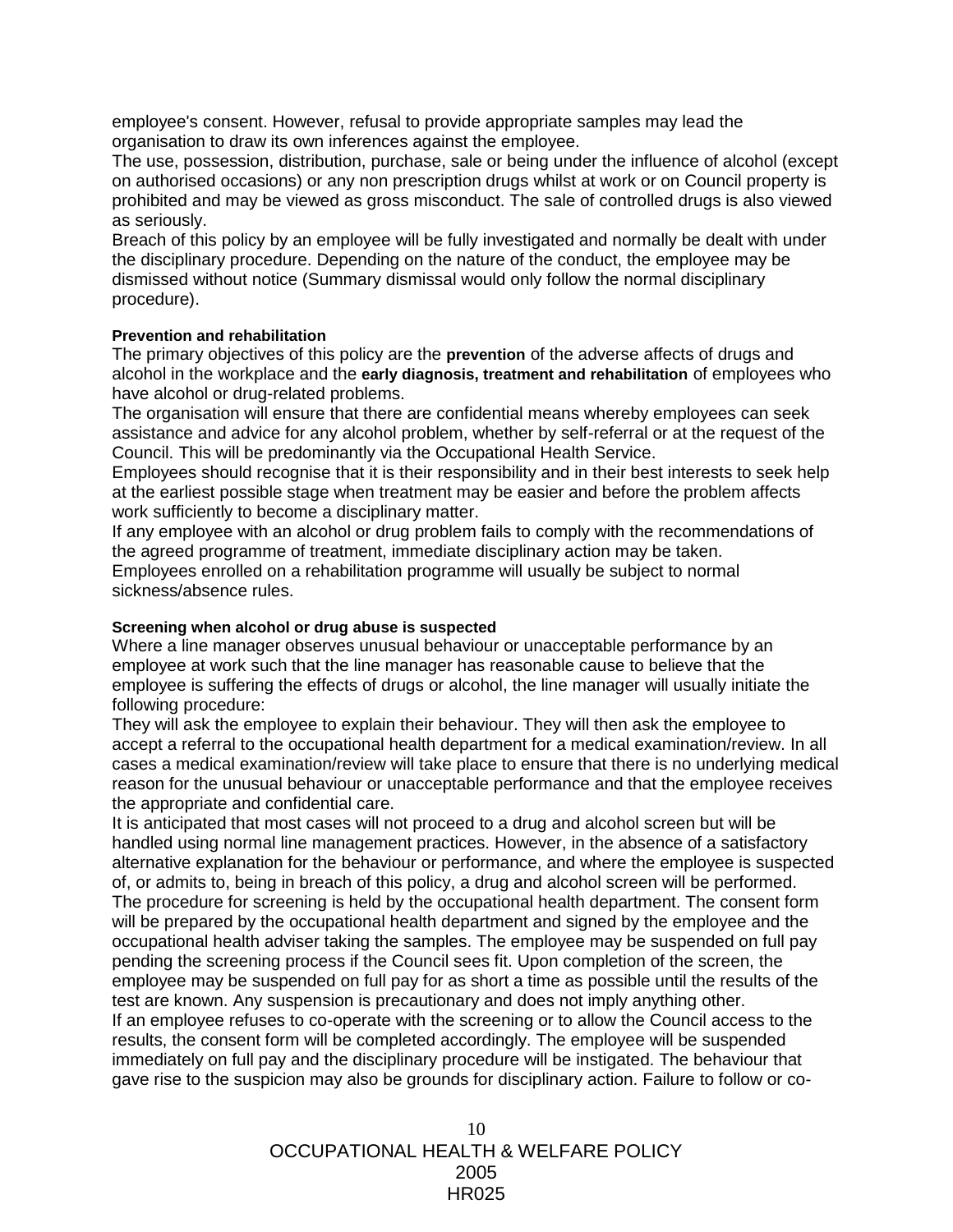operate with procedures laid down to safeguard the health and safety of employees may be regarded as gross misconduct and may lead to disciplinary action up to and including dismissal.

#### **Dealing with the results**

Employees will be told the results of the screen as soon as practicable.

If the result of the screen is negative the employee's behaviour will continue to be investigated and in appropriate cases the disciplinary procedure will be instigated and / or help and advice offered.

If the result is positive, the line manager will continue the investigation and medical advice will be sought.

The Council may alternatively, at its absolute discretion, treat the employee's alcohol or drug dependency as an illness. Where appropriate the employee will be offered support and access to treatment for rehabilitation. A formal rehabilitation plan will be agreed. Any time off to attend rehabilitation will be treated as sickness absence but the employee will receive payment over and above statutory sick pay only at the Council's discretion.

The Occupational Health Adviser will review the employee's fitness for work and liaise with external agencies (if applicable) to ensure that the employee is co-operating with the rehabilitation programme.

It is anticipated that most employees will complete rehabilitation successfully. However, if the employee fails to complete the rehabilitation programme (or fails any screening tests), the matter will be dealt with in accordance with the disciplinary procedure. Failure to complete rehabilitation successfully may be regarded as gross misconduct and may lead to disciplinary action up to and including dismissal.

#### **Other Issues**

Employees should be aware that the Misuse of Drugs Act 1971 makes it a criminal offence for the Council to knowingly allow the production or supply on its premises of any controlled drugs, and for any individual who allows such activities by his neglect or connivance. The Council will press for the prosecution of any employee found breaking these laws on its premises. The Council will not get involved in an employee's use of drugs or alcohol in their private life unless and until that use has an actual or potentially adverse effect upon the employee's performance of their duties or upon the best interests (principally name and reputation) of the Council. In these circumstances the fact that the drug/alcohol abuse may be outside the working hours or off Council premises shall not prevent the Council from considering taking action in response.

## **SMOKING, INCLUDING THE USE OF ELECTRONIC CIGARETTES**

The purpose of this policy is to:-

- provide a healthy working environment;
- encourage a healthy workforce;
- reduce conflict between smokers and non-smokers;
- enable the Council to fulfil its legal obligations with regard to the Health Safety and Welfare of its employees under the Health & Safety at Work Act 1974, Management of Health & Safety at Work Regulations 1999, Workplace (Health, Safety and Welfare) Regulations 1992, Health & Safety at Work Pregnant Workers Directive
- acknowledge that some smokers may experience difficulties and to provide support where possible;
- To comply with the government's "Choosing Health" White Paper which states "by the end of 2006, all government departments and the NHS will be smoke free".

This policy covers: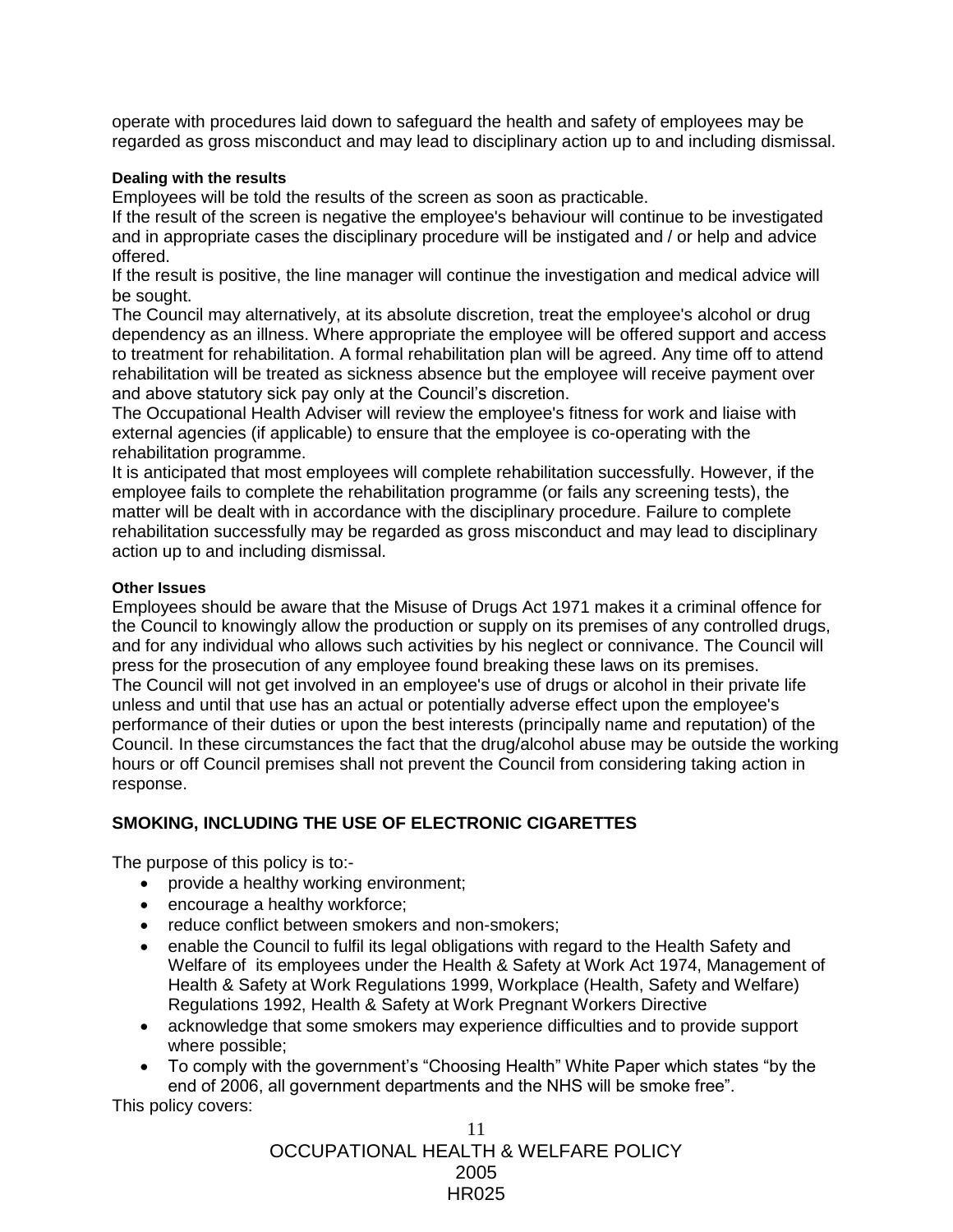- employees
- councillors
- **•** visitors
- contractors

Smoking, including the use of electronic cigarettes, will not be allowed within all Council premises including:

- Municipal Buildings
- Fen Road Depot
- Tourist Information Centre
- Guildhall Museum/ The Haven
- Geoff Moulder Leisure Pool
- Crematorium office and buildings
- Such other places of work as may be used from time to time e.g. elections, exhibitions, playing fields etc.

This will include all public areas eg:- Lifts, Staff Rooms, Stairs, Reception Areas, Corridors, Toilets, Council Chamber Meeting Rooms, Civic Rooms, Car Parks where vehicles are parked for work use.

Smoking, including the use of electronic cigarettes, -will not be allowed within any vehicle owned/leased/hired by the Council; nor in private vehicles being used on Council Business whenever a non-smoking employee is travelling in that vehicle. Smoking, including the use of electronic cigarettes, is not allowed during work time and only on official breaks. Breaches of this policy may be considered a disciplinary offence.

Electronic cigarettes can look like real cigarettes, particularly from a distance, and this promotes a false impression to staff and visitors alike that it is acceptable to smoke.

The Council's no smoking policy has been extended to prohibit the use of electronic cigarettes wherever smoking is prohibited.

Reference to the Council's no smoking policy is included in recruitment information.

Support for giving up smoking is available from Sure Start. Please contact Human Resources for further details. Managers should ensure that staff having difficulties adhering to the policy are provided with the appropriate level of support and/or professional assistance.

# **WORKING WITH HIV & AIDS**

#### **Introduction to AIDS**

Many people are still confused about AIDS (Acquired Immune Deficiency Syndrome). Much has been said and written about this illness, but the facts haven't always been clear. However, there is one thing we can be sure of working with someone who has the human immuno-deficiency virus (HIV) or AIDS does not automatically put other employees at risk.

## **What are HIV and AIDS?**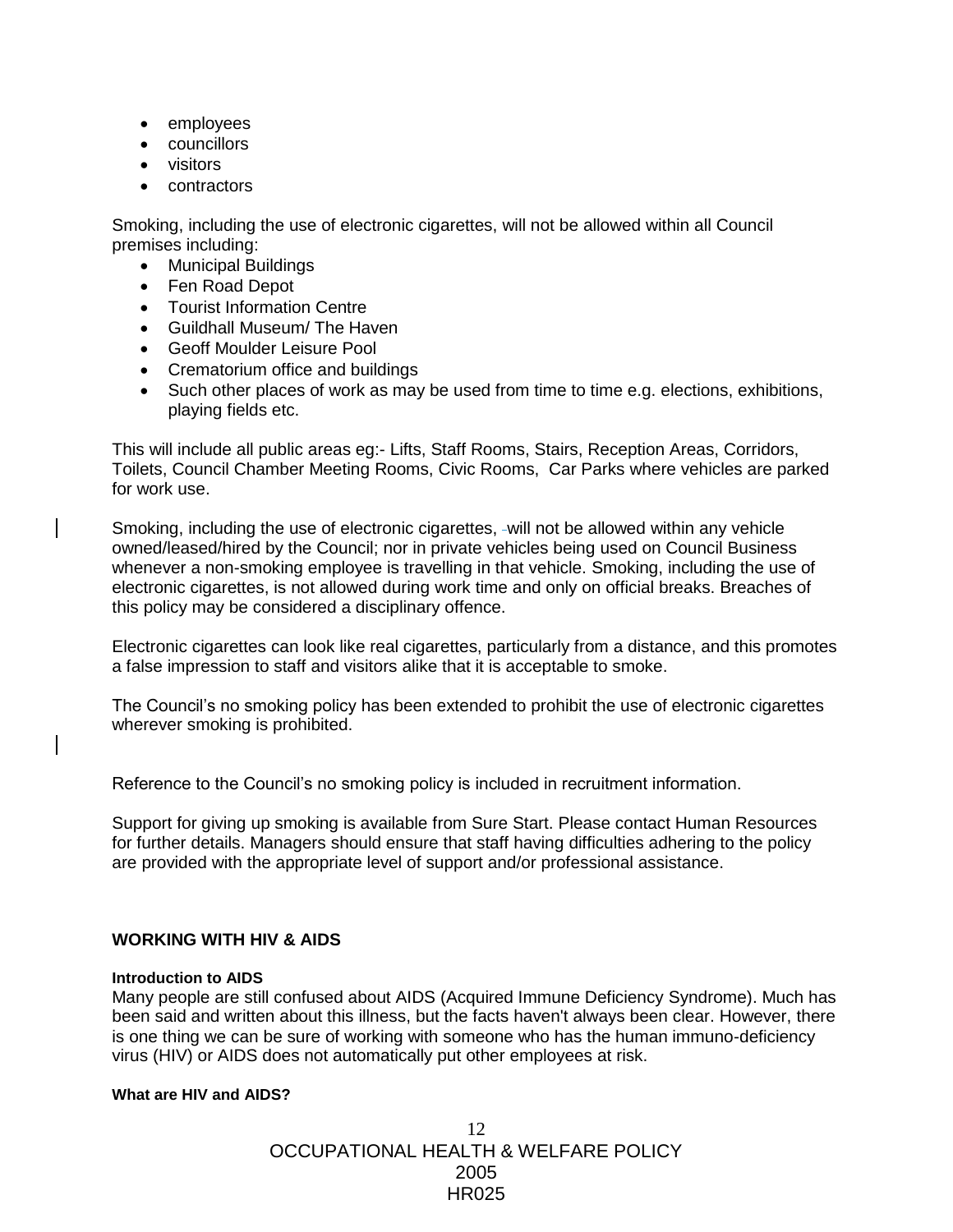Many people think HIV and AIDS are the same thing. They are not. AIDS comes from infection by HIV. Once infected with HIV, people remain infected for life but many people remain healthy for ten years or more. Gradually, HIV stops the body's natural defence mechanisms from working properly and people with HIV are likely to develop AIDS eventually. They become ill with certain rare infections or cancers. You cannot become infected with AIDS unless you are infected with HIV.

#### **How HIV is Spread**

The virus is spread through sexual contact and exposure to infected blood or blood products. It is spread:

- Sexually, through unprotected intercourse with an infected partner, male or female, 'gay' or 'straight', where semen, vaginal secretions or blood enter the body. Using a condom reduces the risk.
- From exposure to infected blood (e.g. through sharing drug-injecting equipment). All blood for transfusions in the UK has been screened for HIV since 1986 and blood products are treated to destroy the virus. There is no risk in giving blood.
- From an infected mother to her unborn child.
- There may be a small risk of infection from HIV in a few specialised jobs, e.g. laboratory staff who handle blood and the medical and allied professions (e.g. doctors, dentists).

#### **How HIV is not Spread**

HIV is not spread through ordinary social and work contact. It is not spread by touch, through water or air or by coughing or sneezing. Employees cannot be infected by working alongside someone with HIV or AIDS, nor by sharing ordinary, everyday utensils and appliances such as cutlery, glasses, plates, telephones, tools, toilets or washing facilities.

There has been no case where a family member sharing a house with someone infected with HIV or AIDS has been infected by using the same food utensils and household appliances.

#### **HIV, AIDS and Work**

People infected with HIV can remain healthy for years (the latest estimates are up to ten years or more) before AIDS develops and can work and live quite normally. Between bouts of illness, even those who have developed AIDS may be fit enough to work.

Those suffering from HIV and AIDS are protected by the Disability Discrimination Act (DDA) 2005 and care should therefore be taken not to make precipitate decisions about employability on the grounds of health. Reasonable adjustments to working conditions or the workplace should be considered if required in conjunction with advice from Occupational Health.

Boston Borough Council does not operate a system of testing prospective employees for HIV or AIDS.

Current medical opinion indicates that the risk of becoming infected with HIV in virtually all occupations is very low. Employers should review working methods to see whether there is such a risk to their workers or the public.

Risk assessments will be carried out for those tasks which may involve a risk of exposure to these and other issues.

#### **Support for those people suffering from HIV/AIDS**

Confidentiality is assured to those who are HIV-positive or suffering from AIDS. Those employees with AIDS whose performance suffers or who are absent because of AIDS will be treated in the same way as individuals with any other serious illness.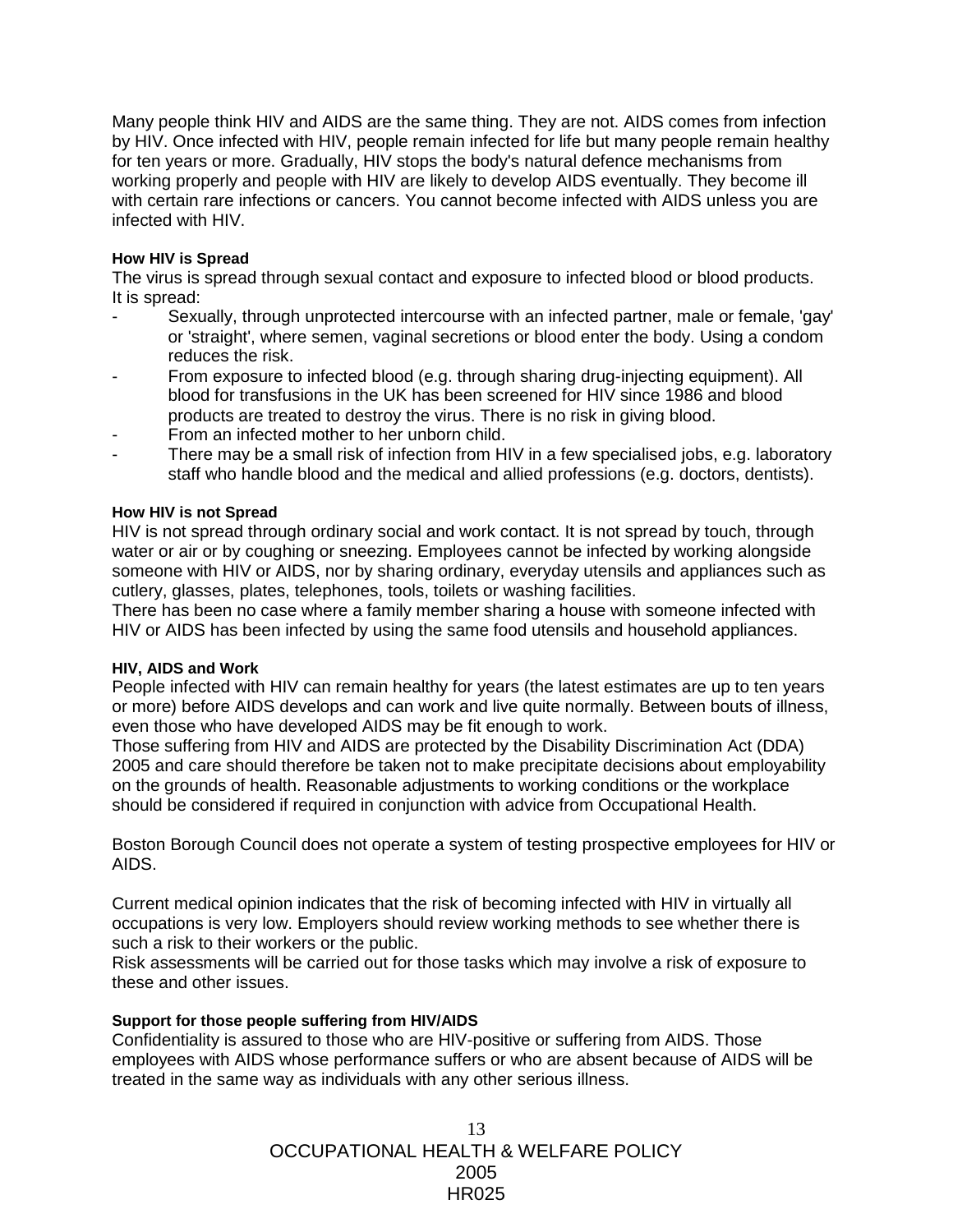Confidential support from Occupational Health and Human Resources is available for those suffering from AIDS or HIV.

Prospective or current employees will not be discriminated against for having HIV or AIDS and should report any concerns to Human Resources, their line manager or trade union representative as soon as possible.

All employees should know that they are expected to work normally with a colleague who has, or is suspected of having, AIDS or HIV and if they refuse to work with a person suffering from AIDS without good cause, they may face disciplinary action.

#### **The risk to first aiders**

First-aiders in particular are likely to be concerned about the possibility of having to deal with people who may be HIV positive or have AIDS. The best reassurance, to demonstrate the extremely low risk involved, is likely to come from the provision of full and frank information about the infection and how it is transmitted. There have been no reported cases of infection arising from the administration of first aid. Standard hygiene precautions are equally effective against HIV infection. Boston Borough Council will ensure that first aid training is reviewed and that first-aiders receive up-to-date advice on AIDS. Further advice for first-aiders may be obtained from local offices of the Health and Safety Executive.

#### **CHILDREN IN RESTRICTED AREAS**

The Council does not encourage the presence of children on site in restricted areas e.g. internal offices. However it does acknowledge that they may visit Council these restricted areas with parents/guardians/carers etc. Parents have a responsibility and indeed a legal duty under Section 7 of the Health & Safety At Work Act to ensure that their children are not put to unnecessary risk, or endanger others by their action on site. Parents should not bring children on site apart from as visitors without prior permission from their Director and then only for a short a period of time as necessary. This section excludes those premises where children may attend unsupervised or for a specific purpose e.g. play areas, Geoff Moulder Leisure Complex, Regalia Showings, Civic Events, Work Experience etc.

## **CYCLISTS ON SITE**

The riding of cycles is prohibited in the Municipal Buildings car park to minimise the risks to all pedestrians.

All cycle users should 'walk' their cycles when traversing the car park and indeed anywhere else on site. The parking of cycles is restricted to the designated cycle sheds. For the secure shed cycle parks access can be gained by contacting Property Services.

#### **ANIMALS ON SITE**

Dogs and/or other animals (excepting guide dogs) may not be brought into any Council Building, wherever situated (with the exception of the Crematorium), and they may only be brought onto Council sites if they are kept under strict surveillance and control.